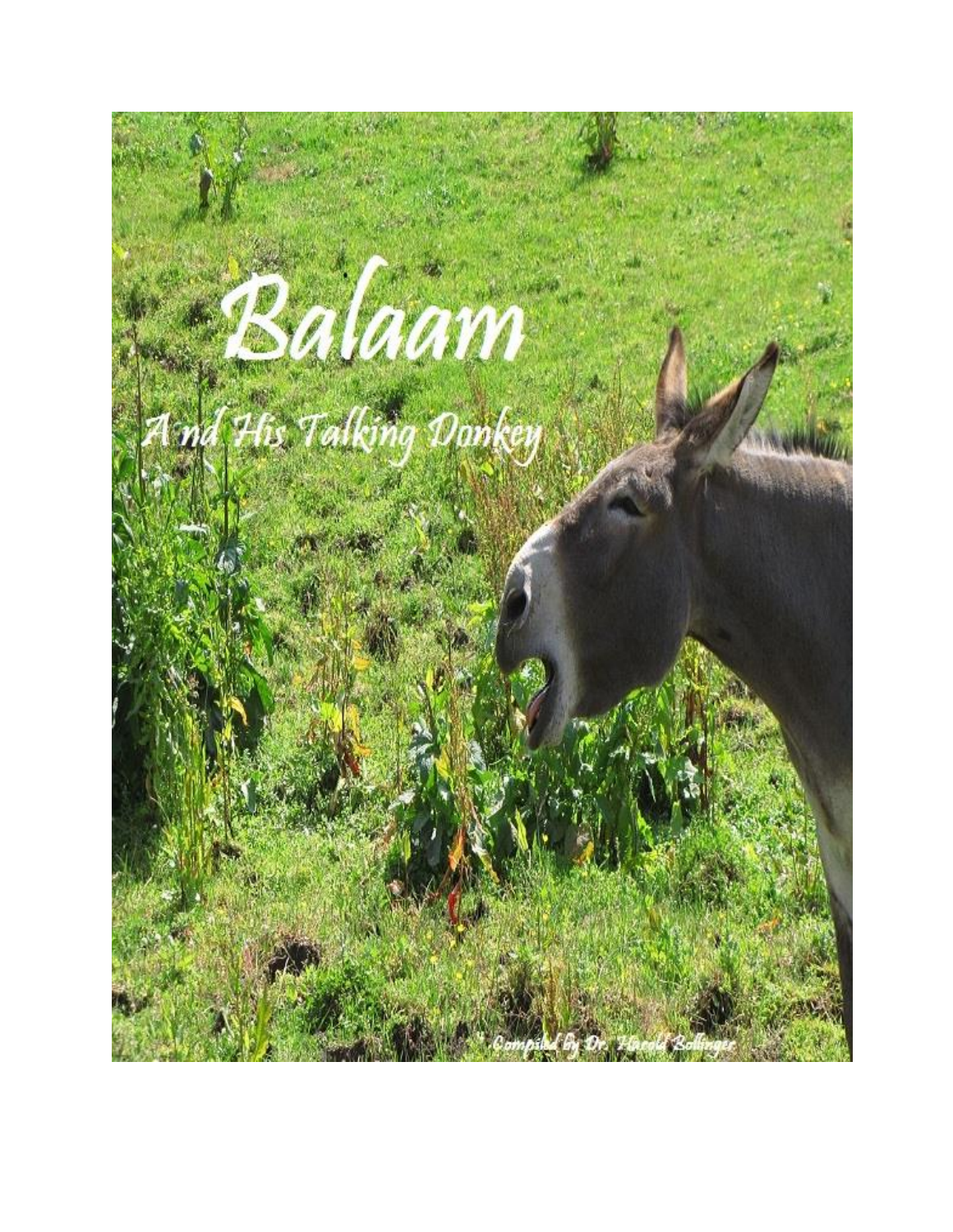# **Overview:**

# **BALAAM ACKNOWLEDGED THAT YAHWEH WAS A POWERFUL GOD.**

Balaam was one of those noteworthy Old Testament characters who, though not one of God's chosen people, was willing to acknowledge that Yahweh (the Lord) was indeed a powerful God. But he did not believe in the Lord as the only true God.

His story exposes the deception of maintaining an outward facade of spirituality over a corrupt inward life. Balaam was a man ready to obey God's command as long as he could profit from doing so. This mixture of motives— obedience and profit—eventually led to Balaam's death.

Although he realized the awesome power of Israel's God, his heart was occupied with the wealth he could gain in Moab.

There he returned to die when the armies of Israel invaded.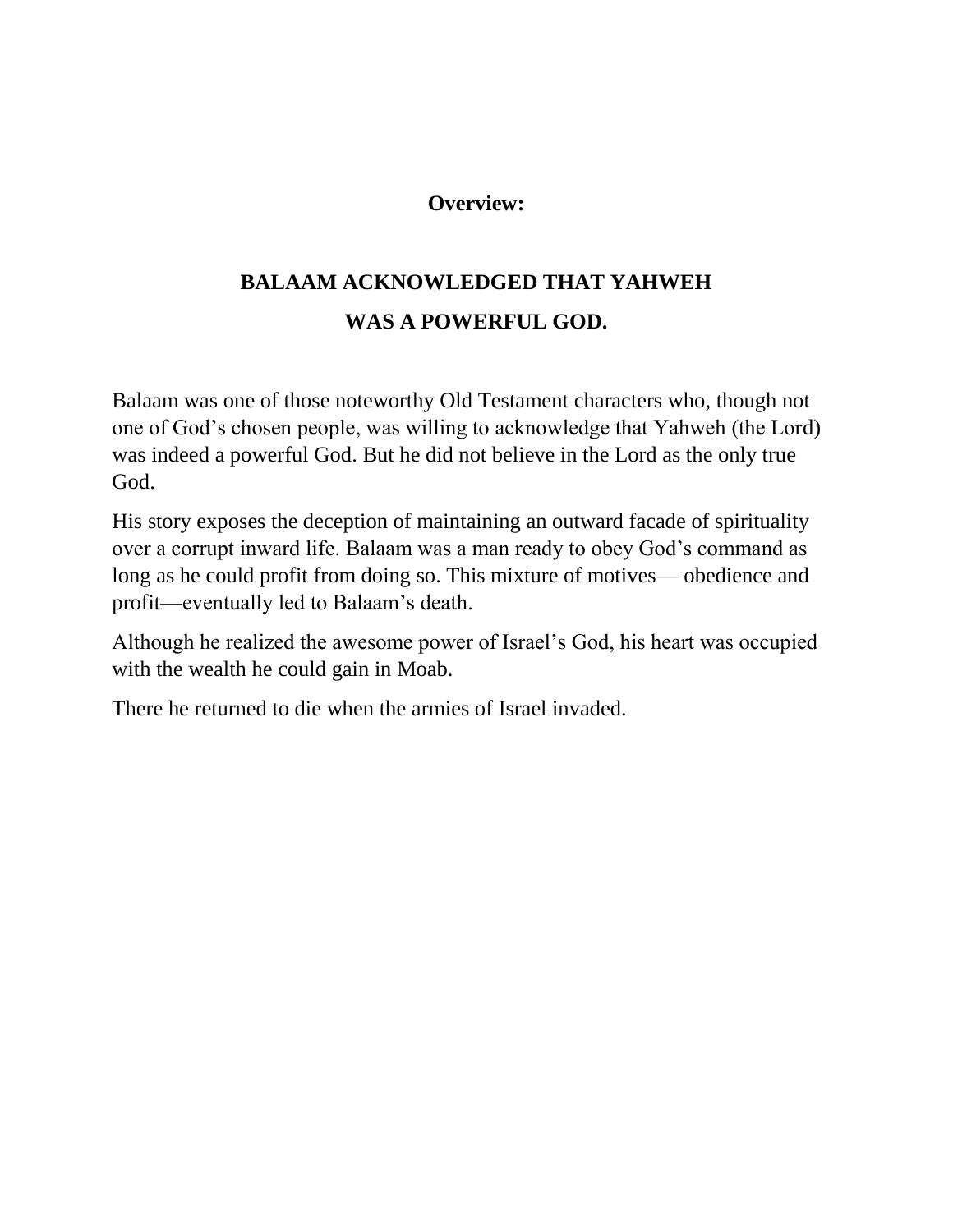# **Discover Balaam in the Scriptures**

### **Balaam, the son of Beor was from Mesopotamia**

### **[Deuteronomy 23:4](http://www.crossbooks.com/verse.asp?ref=Dt+23%3A4)**

 These nations did not welcome you with food and water when you came out of Egypt. Instead, they tried to hire Balaam son of Beor from Pethor in Aramnaharaim to curse you.

We ought to value the privileges of God's people, both for ourselves and for our children, above all other advantages. No personal blemishes, no crimes of our forefathers, no difference of nation, shuts us out under the Christian dispensation. But an unsound heart will deprive us of blessings; and a bad example, or an unsuitable marriage, may shut our children from them.

# **Balaam was a prophet**

#### **[Numbers](http://www.crossbooks.com/verse.asp?ref=Nu+24%3A2-9) 24:2-9**

And Balaam lifted up his eyes, and he saw Israel abiding in his tents according to their tribes; and the spirit of God came upon him.

And he took up his parable, and said, Balaam the son of Beor hath said, and the man whose eyes are open hath said: He hath said, which heard the words of God, which saw the vision of the Almighty, falling into a trance, but having his eyes open:

How goodly are thy tents, O Jacob, and thy tabernacles, O Israel! As the valleys are they spread forth, as gardens by the river's side, as the trees of lign aloes which the Lord hath planted, and as cedar trees beside the waters.

He shall pour the water out of his buckets, and his seed shall be in many waters, and his king shall be higher than Agag, and his kingdom shall be exalted.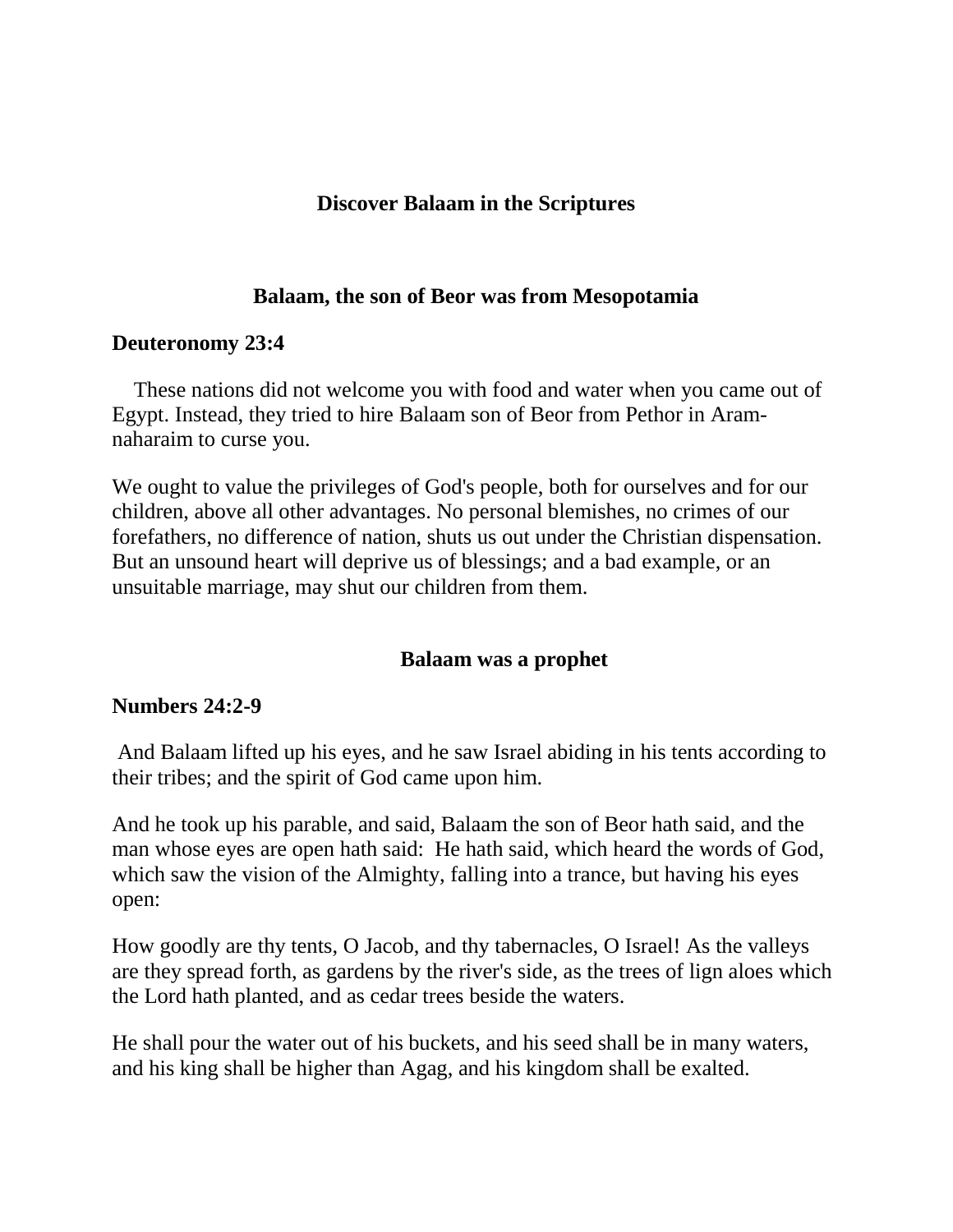God brought him forth out of Egypt; he hath as it were the strength of a unicorn: he shall eat up the nations his enemies, and shall break their bones, and pierce them through with his arrows.

He couched, he lay down as a lion, and as a great lion: who shall stir him up? Blessed is he that blesses thee, and cursed is he that curses thee.

Balaam spoke not his own sense, but the language of the Spirit that came upon him.

Many have their eyes open who have not their hearts open; are enlightened, but not sanctified. That knowledge which puffs men up with pride, will but serve to light them to hell, whither many go with their eyes open.

The blessing is nearly the same as those given before. He admires in Israel, their beauty. The righteous, doubtless, is more excellent than his neighbour. Their fruitfulness and increase. Their honour and advancement.

Their power and victory. He looks back upon what had been done for them. Their power and victory. He looks back upon what had been done for them.

Their courage and security. The righteous are bold as a lion, not when assaulting others, but when at rest, because God maketh them to dwell in safety. Their influence upon their neighbours. God takes what is done to them, whether good or evil, as done to himself.

# **Balaam loved the wages of the unrighteous.**

# **2 [Peter](http://www.crossbooks.com/verse.asp?ref=2Pe+2%3A15) 2:15-16**

 Which have forsaken the right way, and are gone astray, following the way of Balaam the son of Bosor, who loved the wages of unrighteousness; but was rebuked for his iniquity: the dumb ass speaking with man's voice forbad the madness of the prophet.

Impure seducers and their abandoned followers, give themselves up to their own fleshly minds. Refusing to bring every thought to the obedience of Christ, they act against God's righteous precepts.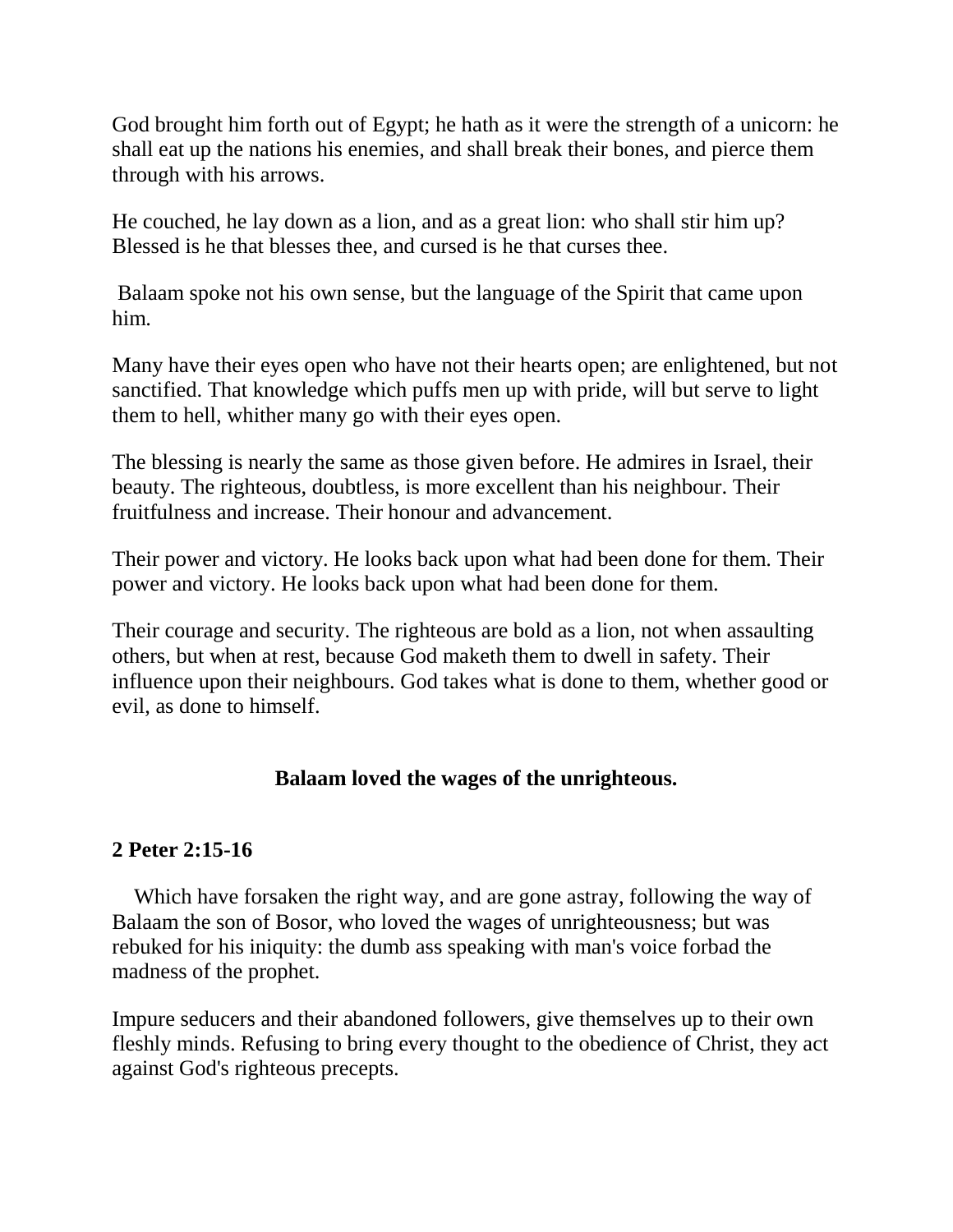They walk after the flesh, they go on in sinful courses, and increase to greater degrees of impurity and wickedness. They also despise those whom God has set in authority over them, and requires them to honour. Outward temporal good things are the wages sinners expect and promise themselves.

And none have more cause to tremble, than those who are bold to gratify their sinful lusts, by presuming on the Divine grace and mercy.

# **Balak sends for Balaam to curse Israel**

### **[Numbers](http://www.crossbooks.com/verse.asp?ref=Nu+22%3A5-7) 22:5-7**

 He sent messengers therefore unto Balaam the son of Beor to Pethor, which is by the river of the land of the children of his people, to call him, saying, Behold, there is a people come out from Egypt: behold, they cover the face of the earth, and they abide over against me:

Come now therefore, I pray thee, curse me this people; for they are too mighty for me: peradventure I shall prevail, that we may smite them, and that I may drive them out of the land: for I wot that he whom thou blesses is blessed, and he whom thou curses is cursed.

And the elders of Moab and the elders of Midian departed with the rewards of divination in their hand; and they came unto Balaam, and spake unto him the words of Balak.

The king of Moab formed a plan to get the people of Israel cursed; that is, to set God against them, who had hitherto fought for them.

He had a false notion, that if he could get some prophet to pray for evil upon them, and to pronounce a blessing upon himself and his forces, that then he should be able to deal with them.

None had so great a reputation as Balaam; and Balak will employ him, though he send a great way for him. It is not known whether the Lord had ever spoken to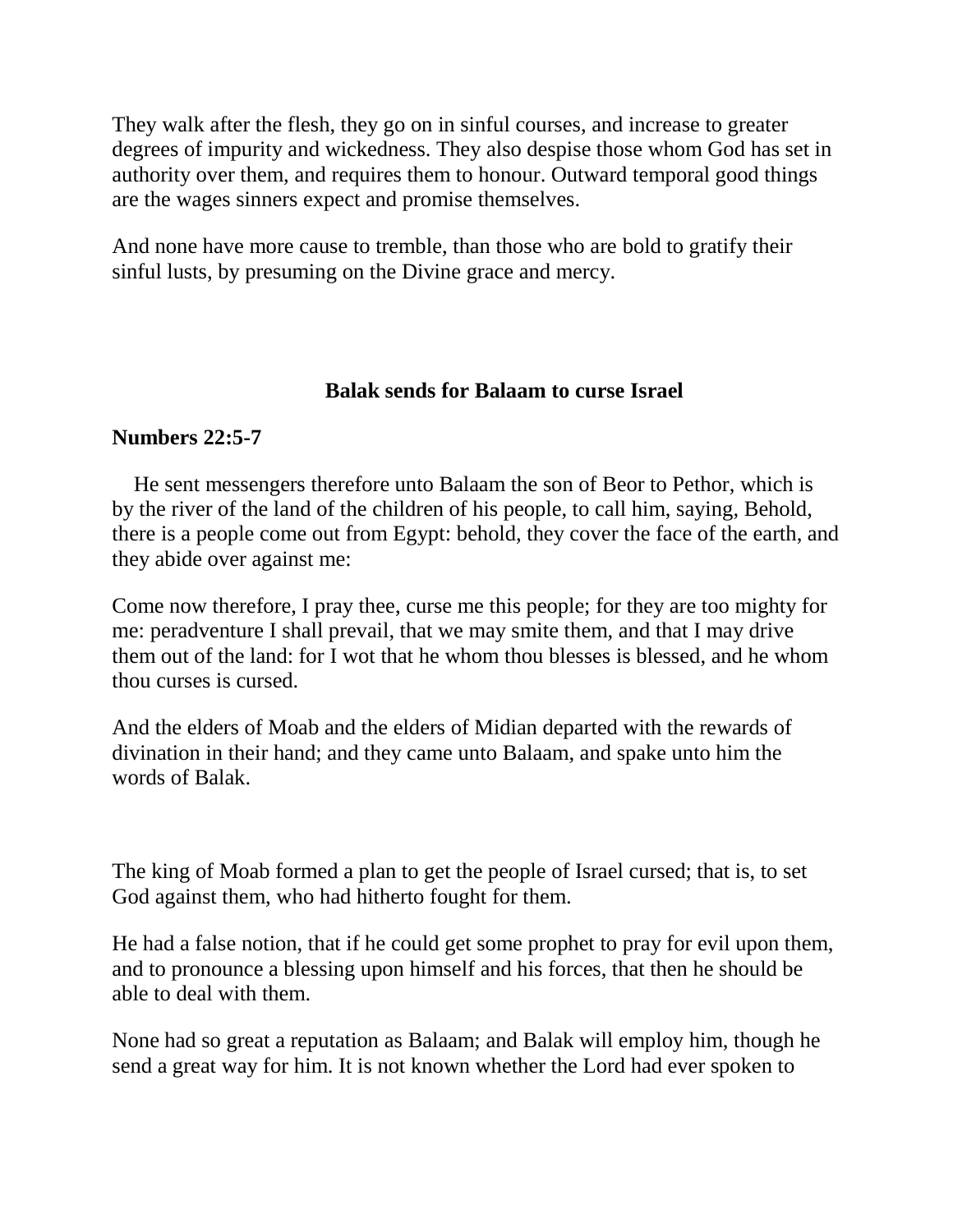Balaam, or by him, before this; though it is probable he had, and it is certain he did afterwards.

Yet we have abundant proof that he lived and died a wicked man, an enemy to God and his people. And the curse shall not come upon us if there is not a cause, even though men utter it.

To prevail with Balaam, they took the wages of unrighteousness, but God laid restraint upon Balaam, forbidding him to curse Israel.

Balaam was no stranger to Israel's cause; so that he ought to have answered the messengers at once that he would never curse a people whom God had blessed; but he takes a night's time to consider what he should do.

When we parley with temptations, we are in great danger of being overcome. Balaam was not faithful in returning God's answer to the messengers. Those are a fair mark for Satan's temptation, who lessen Divine restraints; as if to go against God's law were only to go without his leave.

The messengers also are not faithful in returning Balaam's answer to Balak. Thus many are abused by the flatteries of those about them, and are prevented from seeing their own faults and follies.

# **[Joshua](http://www.crossbooks.com/verse.asp?ref=Jos+24%3A9) 24:9**

 Then Balak the son of Zippor, king of Moab, arose and warred against Israel, and sent and called Balaam the son of Beor to curse you:

We must never think our work for God done, till our life is done. If he lengthen out our days beyond what we expected, like those of Joshua, it is because he has some further service for us to do.

He who aims at the same mind which was in Christ Jesus, will glory in bearing the last testimony to his Saviour's goodness, and in telling to all around, the obligations with which the unmerited goodness of God has bound him.

The assembly came together in a solemn religious manner. Joshua spake to them in God's name, and as from him. His sermon consists of doctrine and application. The doctrinal part is a history of the great things God had done for his people, and for their fathers before them.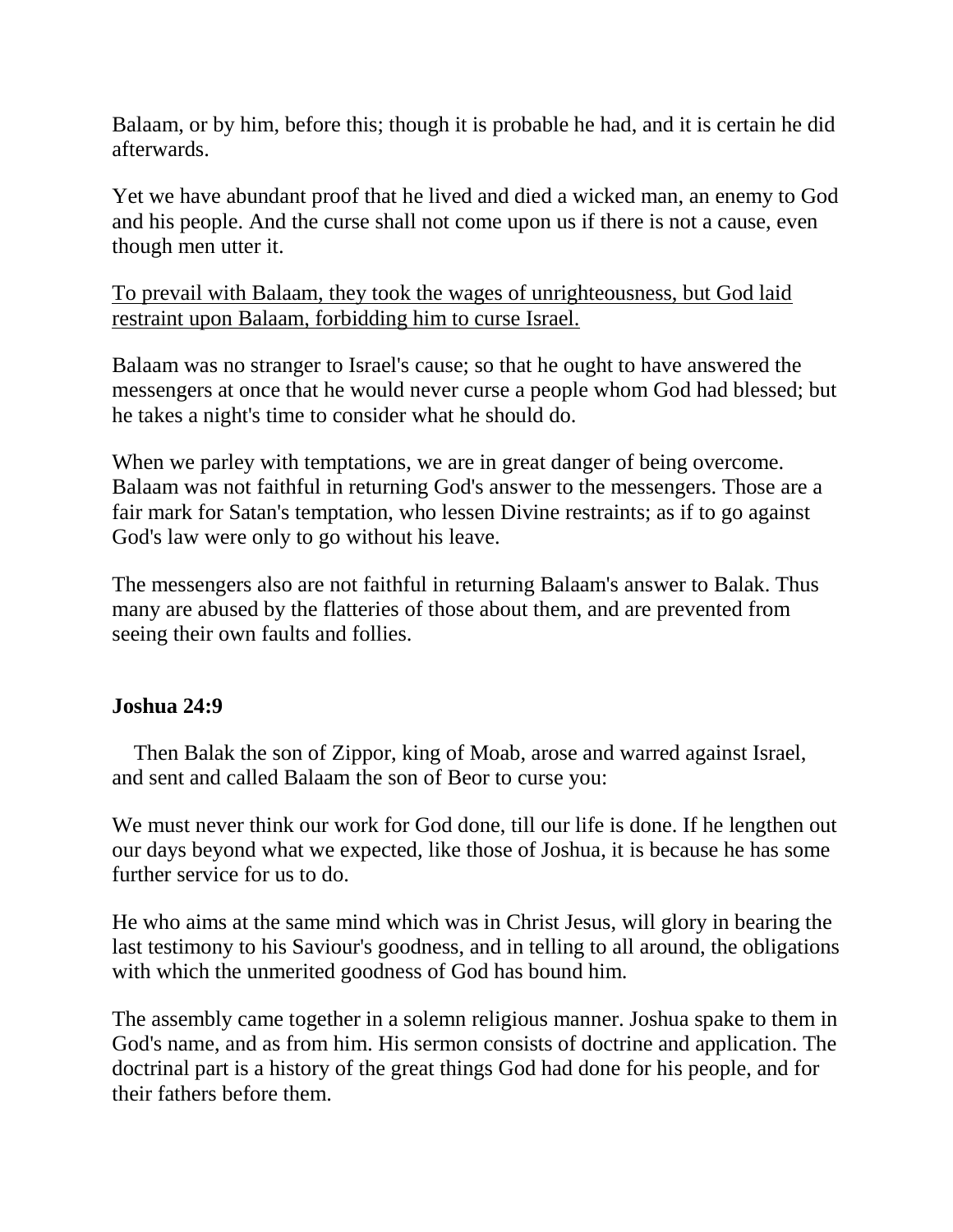The application of this history of God's mercies to them, is an exhortation to fear and serve God, in gratitude for his favour, and that it might be continued.

# **Nehemiah Turns Out the Mixed Multitude**

# **[Nehemiah](http://www.crossbooks.com/verse.asp?ref=Ne+13%3A2) 13:2**

 Because they met not the children of Israel with bread and with water, but hired Balaam against them, that he should curse them: howbeit our God turned the curse into a blessing.

Israel was a peculiar people, and not to mingle with the nations. See the benefit of publicly reading the word of God; when it is duly attended to, it discovers to us sin and duty, good and evil, and shows wherein we have erred.

We profit, when we are thus wrought upon to separate from evil. Those that would drive sin out of their hearts, the living temples, must throw out its household stuff, and all the provision made for it; and take away all the things that are the food and fuel of lust; this is really to mortify it.

When sin is cast out of the heart by repentance, let the blood of Christ be applied to it by faith, then let it be furnished with the graces of God's Spirit, for every good work.

# **Micah 6:5**

 O my people, remember now what Balak king of Moab consulted, and what Balaam the son of Beor answered him from Shittim unto Gilgal; that ye may know the righteousness of the Lord.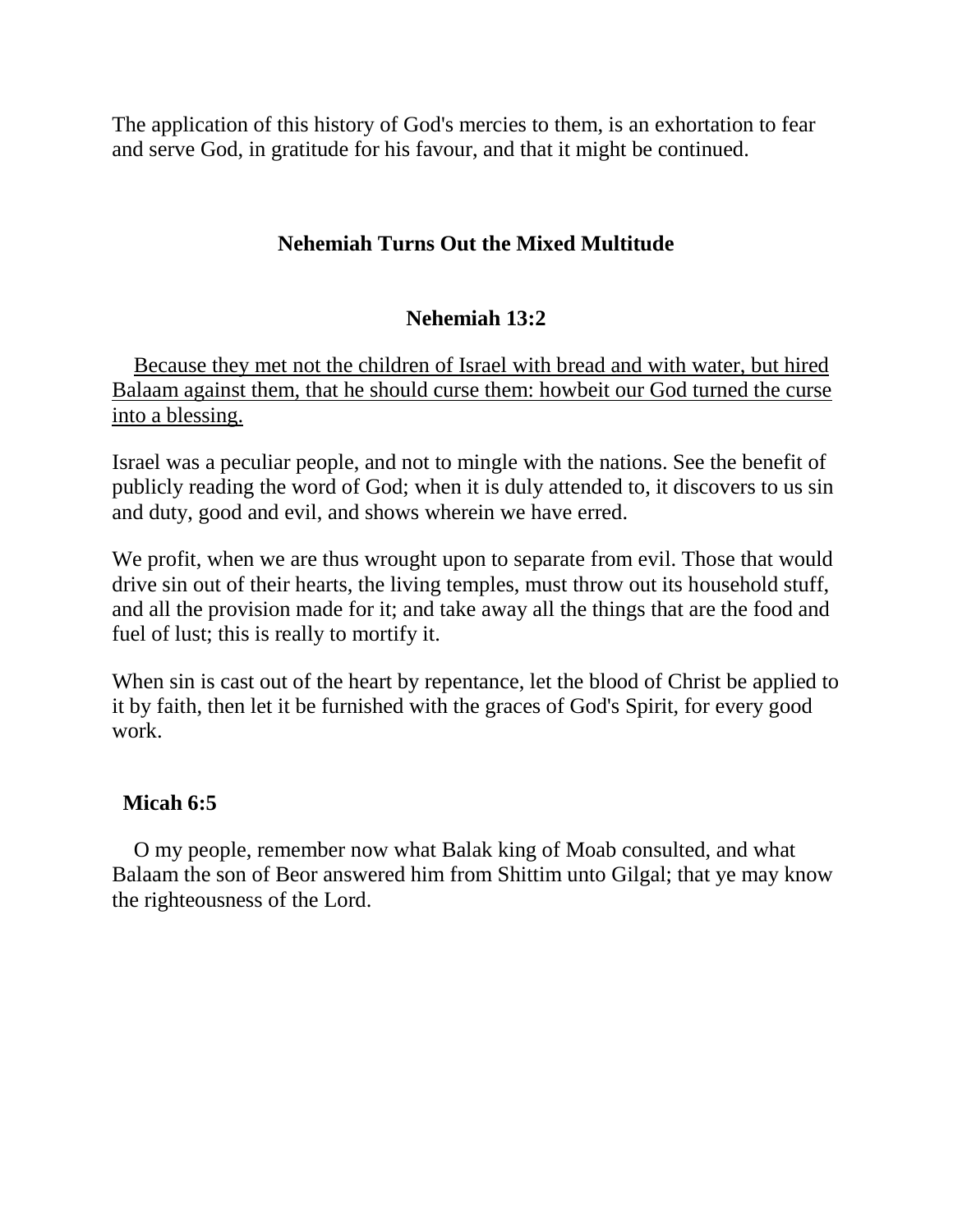# **God's Controversy with Israel**

The people are called upon to declare why they were weary of God's worship, and prone to idolatry. Sin causes the controversy between God and man.

God reasons with us, to teach us to reason with ourselves. Let them remember God's many favours to them and their fathers, and compare with them their unworthy, ungrateful conduct toward him.

### **Angry when rebuked by his donkey**

#### **[Numbers](http://www.crossbooks.com/verse.asp?ref=Nu+22%3A22-35) 22:22-35**

 But God was furious that Balaam was going, so he sent the angel of the Lord to stand in the road to block his way. As Balaam and two servants were riding along, Balaam's donkey suddenly saw the angel of the Lord standing in the road with a drawn sword in his hand. The donkey bolted off the road into a field, but Balaam beat it and turned it back onto the road.

Then the angel of the Lord stood at a place where the road narrowed between two vineyard walls. When the donkey saw the angel of the Lord standing there, it tried to squeeze by and crushed Balaam's foot against the wall. So Balaam beat the donkey again.

Then the angel of the Lord moved farther down the road and stood in a place so narrow that the donkey could not get by at all. This time when the donkey saw the angel, it lay down under Balaam. In a fit of rage Balaam beat it again with his staff.

Then the Lord caused the donkey to speak. "What have I done to you that deserves your beating me these three times?" it asked Balaam.

"Because you have made me look like a fool!" Balaam shouted. "If I had a sword with me, I would kill you!"

"But I am the same donkey you always ride on," the donkey answered. "Have I ever done anything like this before?"

"No," he admitted.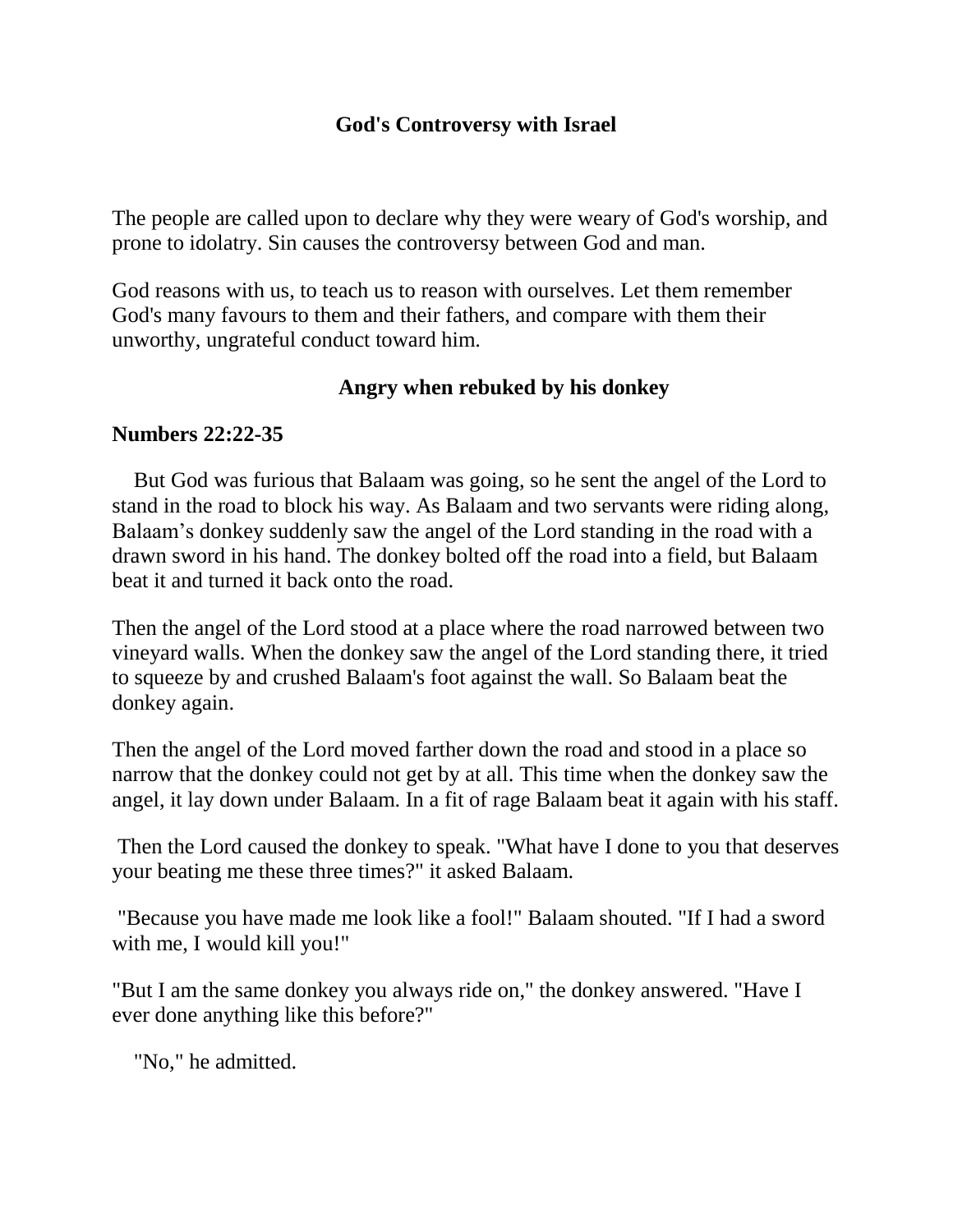Then the Lord opened Balaam's eyes, and he saw the angel of the Lord standing in the roadway with a drawn sword in his hand. Balaam fell face down on the ground before him.

"Why did you beat your donkey those three times?" the angel of the Lord demanded. "I have come to block your way because you are stubbornly resisting me.

Three times the donkey saw me and shied away; otherwise, I would certainly have killed you by now and spared the donkey."

Then Balaam confessed to the angel of the Lord, "I have sinned. I did not realize you were standing in the road to block my way. I will go back home if you are against my going."

But the angel of the Lord told him, "Go with these men, but you may say only what I tell you to say." So Balaam went on with Balak's officials.

# **The Opposition to Balaam by the Way**

We must not think, that because God does not always by his providence restrain men from sin, therefore he approves of it, or that it is not hateful to him. The holy angels oppose sin, and perhaps are employed in preventing it more than we are aware.

This angel was an adversary to Balaam, because Balaam counted him his adversary; those are really our best friends, and we ought so to reckon them, who stop our progress in sinful ways.

Balaam has notice of God's displeasure by the donkey. It is common for those whose hearts are fully set in them to do evil, to push on violently, through the difficulties Providence lays in their way.

The Lord opened the mouth of the donkey. This was a great miracle wrought by the power of God. He who made man speak, could, when he pleased, make the donkey to speak with man's voice.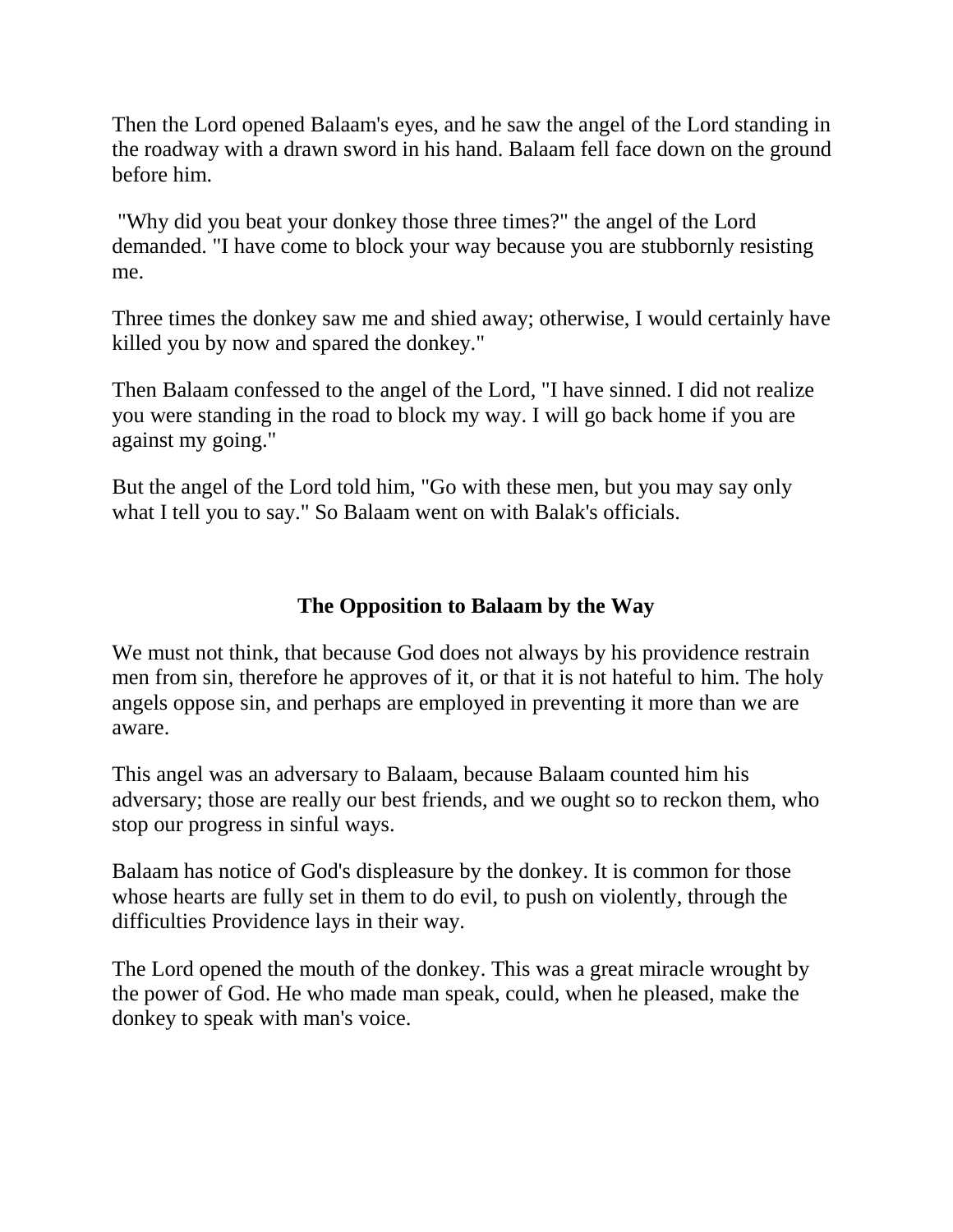The donkey complained of Balaam's cruelty. The righteous God does not allow the meanest or weakest to be abused; but they shall be able to speak in their own defence, or he will some way or other speak for them.

# **Balaam at length has his eyes opened.**

God has many ways to bring down the hard and unhumbled heart. When our eyes are opened, we shall see the danger of sinful ways, and how much it was for our advantage to be crossed. Balaam seemed to relent; I have sinned; but it does not appear that he was sensible of this wickedness of his heart, or willing to own it.

If he finds he cannot go forward, he will be content, since there is no remedy, to go back. Thus many leave their sins, only because their sins have left them. The angel declared that he should not only be unable to curse Israel, but should be forced to bless them: this would be more for the glory of God, and to his own confusion, than if he had turned back.

# **2 Peter 2:16**

But Balaam was stopped from his mad course when his donkey rebuked him with a human voice.

Impure seducers and their abandoned followers, give themselves up to their own fleshly minds. Refusing to bring every thought to the obedience of Christ, they act against God's righteous precepts.

They walk after the flesh, they go on in sinful courses, and increase to greater degrees of impurity and wickedness.

They also despise those whom God has set in authority over them, and requires them to honour. Outward temporal good things are the wages sinners expect and promise themselves. And none have more cause to tremble, than those who are bold to gratify their sinful lusts, by presuming on the Divine grace and mercy.

Many such there have been, and are, who speak lightly of the restraints of God's law, and deem themselves freed from obligations to obey it. Let Christians stand at a distance from such.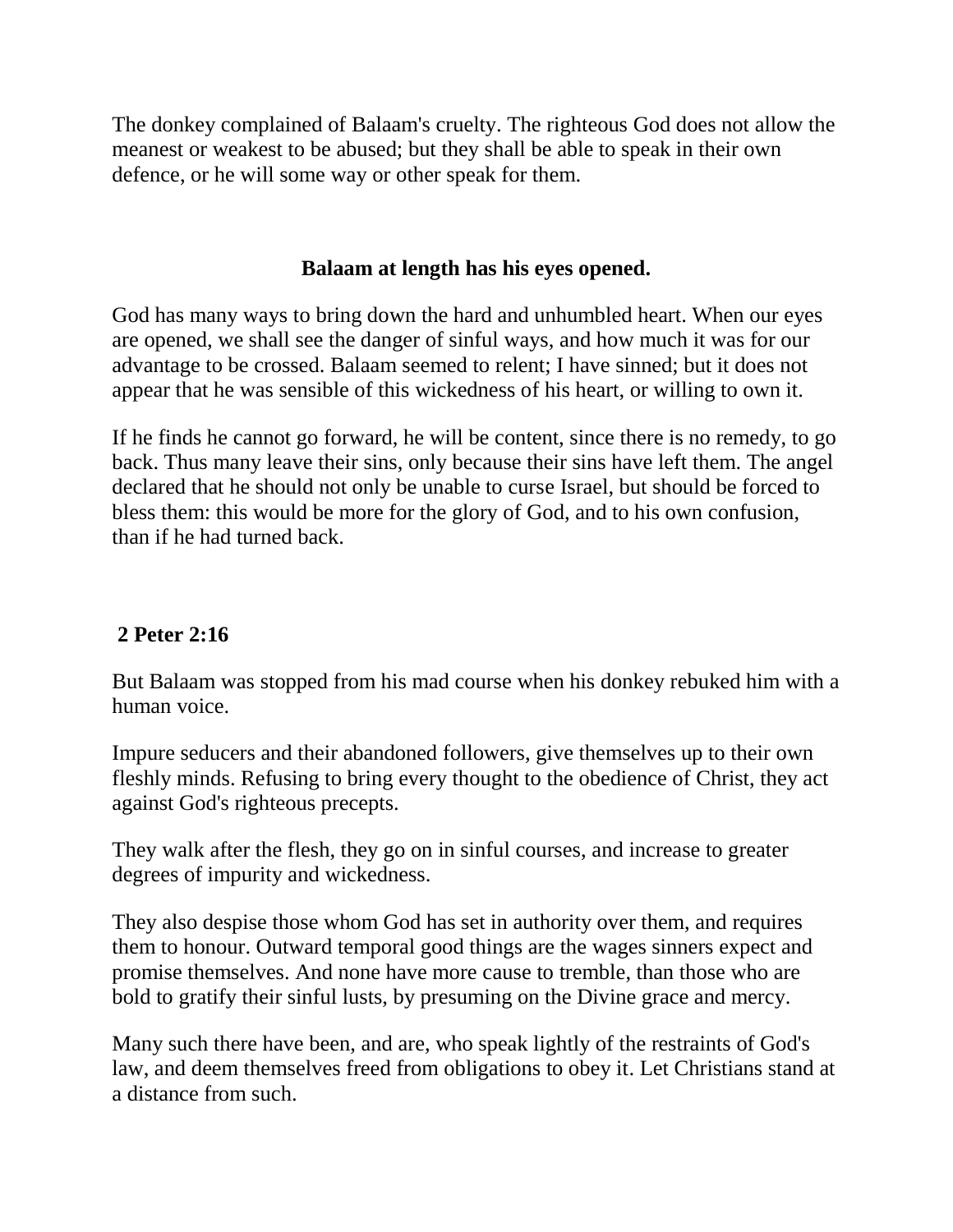### **Counsel of Israel's corruption with the Midianites**

#### **[Numbers](http://www.crossbooks.com/verse.asp?ref=Nu+31%3A16) 31:16**

 "These are the very ones who followed Balaam's advice and caused the people of Israel to rebel against the Lord at Mount Peor. They are the ones who caused the plague to strike the Lord's people.

The sword of war should spare women and children; but the sword of justice should know no distinction, but that of guilty or not guilty.

This war was the execution of a righteous sentence upon a guilty nation, in which the women were the worst criminals. . In the course of providence, when famine and plagues visit a nation for sin, children suffer in the common calamity.

#### **[Revelation](http://www.crossbooks.com/verse.asp?ref=Rev+2%3A14) 2:14-15**

 And yet I have a few complaints against you. You tolerate some among you who are like Balaam, who showed Balak how to trip up the people of Israel.

He taught them to worship idols by eating food offered to idols and by committing sexual sin. In the same way, you have some Nicolaitans among you—people who follow the same teaching and commit the same sins.

# **At Pergamos**

The word of God is a sword, able to slay both sin and sinners. It turns and cuts every way; but the believer need not fear this sword; yet this confidence cannot be supported without steady obedience.

As our Lord notices all the advantages and opportunities we have for duty in the places where we dwell, so he notices our temptations and discouragements from the same causes.

In a situation of trials, the church of Pergamos had not denied the faith, either by open apostasy, or by giving way so as to avoid the cross.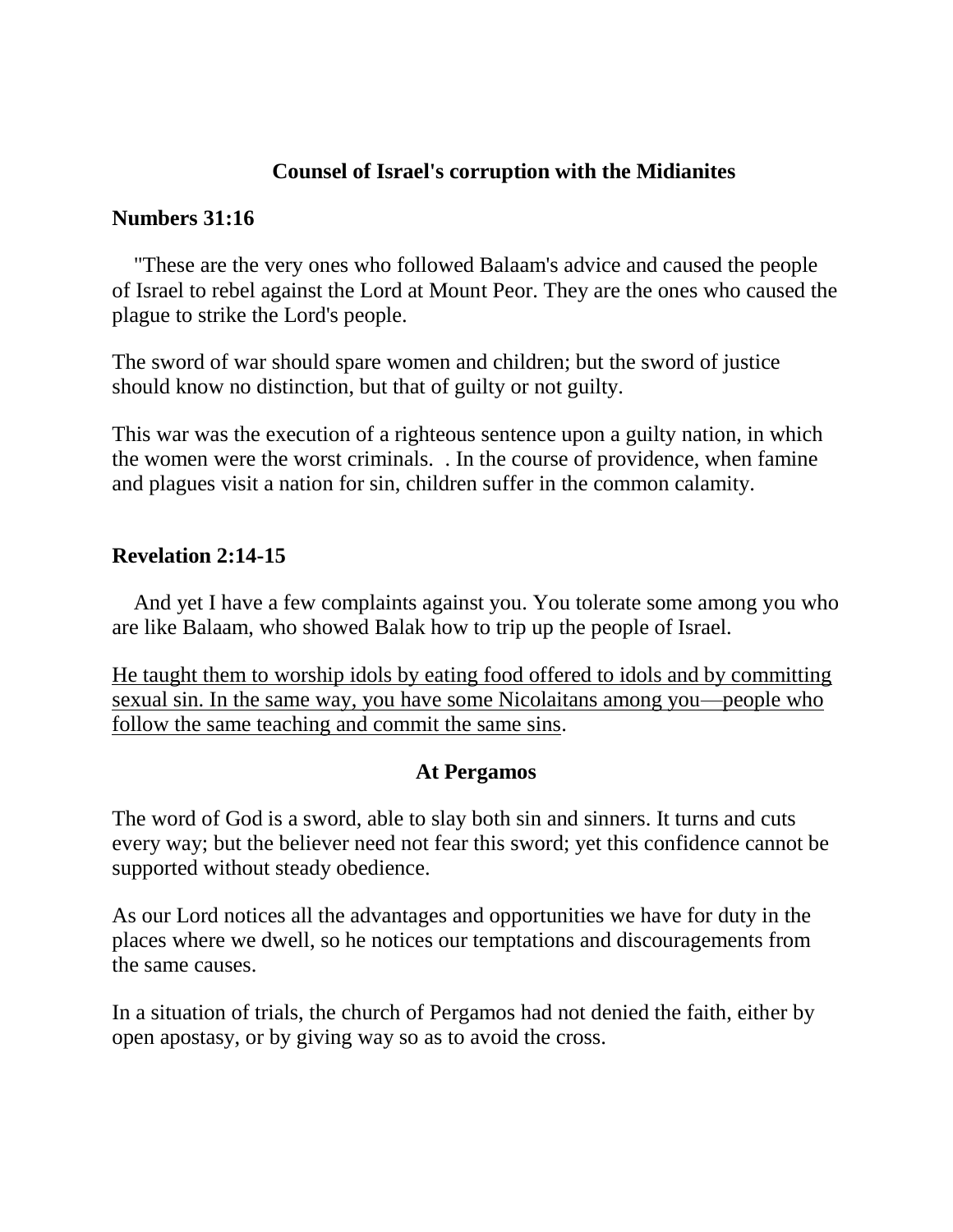Christ commends their stedfastness, but reproves their sinful failures. A wrong view of gospel doctrine and Christian liberty, was a root of bitterness from which evil practices grew.

Repentance is the duty of churches and bodies of men, as well as of particular persons; those who sin together, should repent together.

Here is the promise of favour to those that overcome. The influences and comforts of the Spirit of Christ, come down from heaven into the soul, for its support.

This is hidden from the rest of the world. The new name is the name of adoption; when the Holy Spirit shows his own work in the believer's soul, this new name and its real import are understood by him.

# **Covetousness of Balaam**

# **[Jude 1:11](http://www.crossbooks.com/verse.asp?ref=Jude+1%3A11)**

 How terrible it will be for them! For they follow the evil example of Cain, who killed his brother. Like Balaam, they will do anything for money. And like Korah, they will perish because of their rebellion.

# **An Awful Description of These Seducers and Their Deplorable End**

False teachers are dreamers; they greatly defile and grievously wound the soul. These teachers are of a disturbed mind and a seditious spirit; forgetting that the powers that be, are ordained of God, [Ro 13:1.](http://www.crossbooks.com/verse.asp?ref=Ro+13%3A1)

As to the contest about the body of Moses, it appears that Satan wished to make the place of his burial known to the Israelites, in order to tempt them to worship him, but he was prevented, and vented his rage in desperate blasphemy.

This should remind all who dispute never to bring railing charges. Also learn hence, that we ought to defend those whom God owns. It is hard, if not impossible, to find any enemies to the Christian religion, who did not, and do not, live in open or secret contradiction to the principles of natural religion.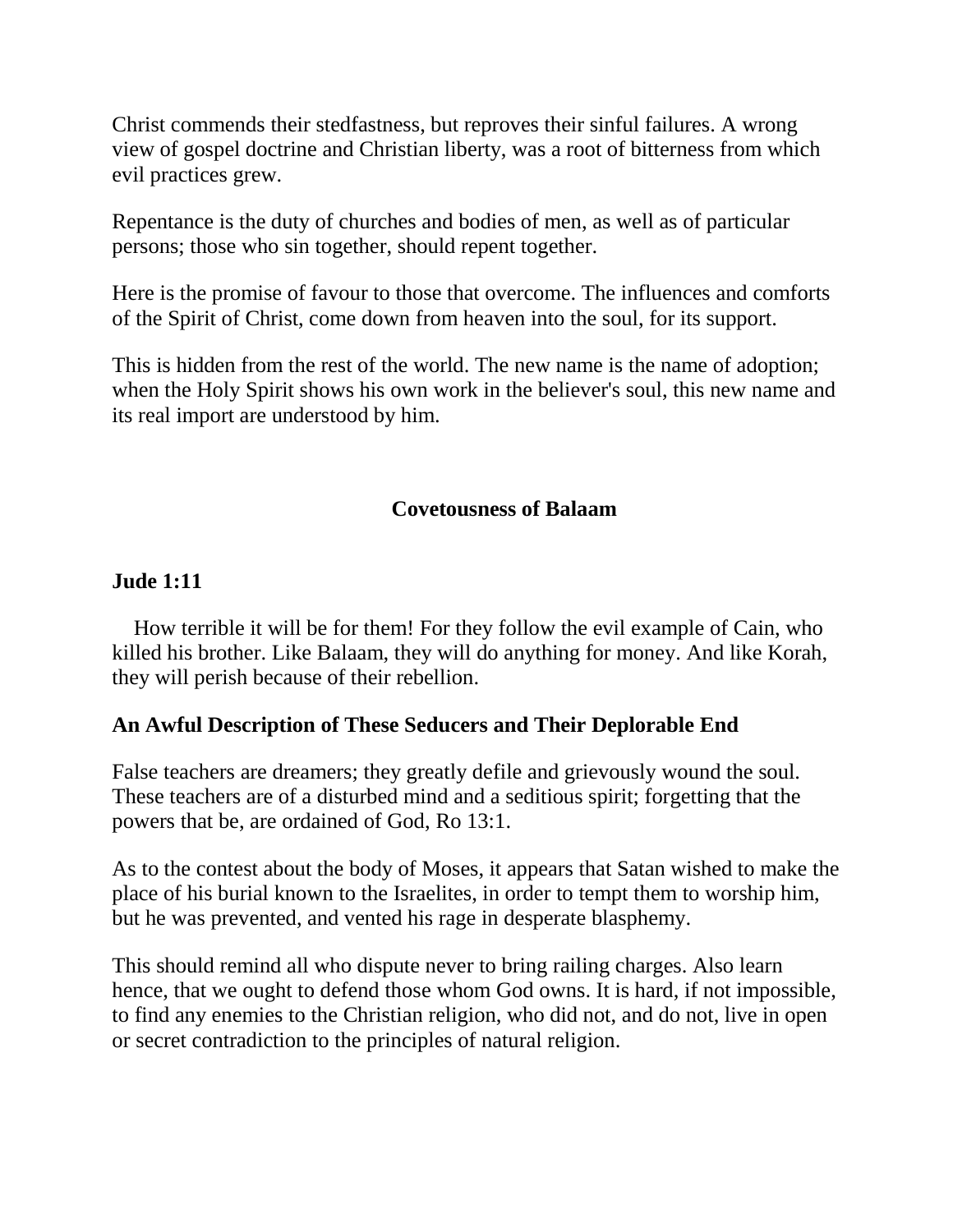False teachers are to expect the worst punishments in this world and in that to come. They glare like meteors, or falling stars, and then sink into the blackness of darkness forever.

We have no mention of the prophecy of Enoch in any other part or place of Scripture; yet one plain text of Scripture, proves any point we are to believe.

We find from this, that Christ's coming to judge was prophesied of, as early as the times before the flood.

The Lord cometh: what a glorious time will that be! Notice how often the word "ungodly" is repeated. Many now do not at all refer to the terms godly, or ungodly, unless it be to mock at even the words; but it is not so in the language taught us by the Holy Ghost.

Hard speeches of one another, especially if ill-grounded, will certainly come into account at the Day of Judgment. These evil men and seducers are angry at everything that happens, and never pleased with their own state and condition.

Their will and their fancy, are their only rule and law. Those who please their sinful appetites, are most prone to yield to ungovernable passions.

The men of God, from the beginning of the world, have declared the doom denounced on them. Such let us avoid. We are to follow men only as they follow Christ.

# **Death of Balaam**

#### **[Numbers](http://www.crossbooks.com/verse.asp?ref=Nu+31%3A8) 31:8**

 All five of the Midianite kings—Evi, Rekem, Zur, Hur, and Reba—died in the battle. They also killed Balaam son of Beor with the sword.

The Israelites slew the Kings of Midian. They slew Balaam.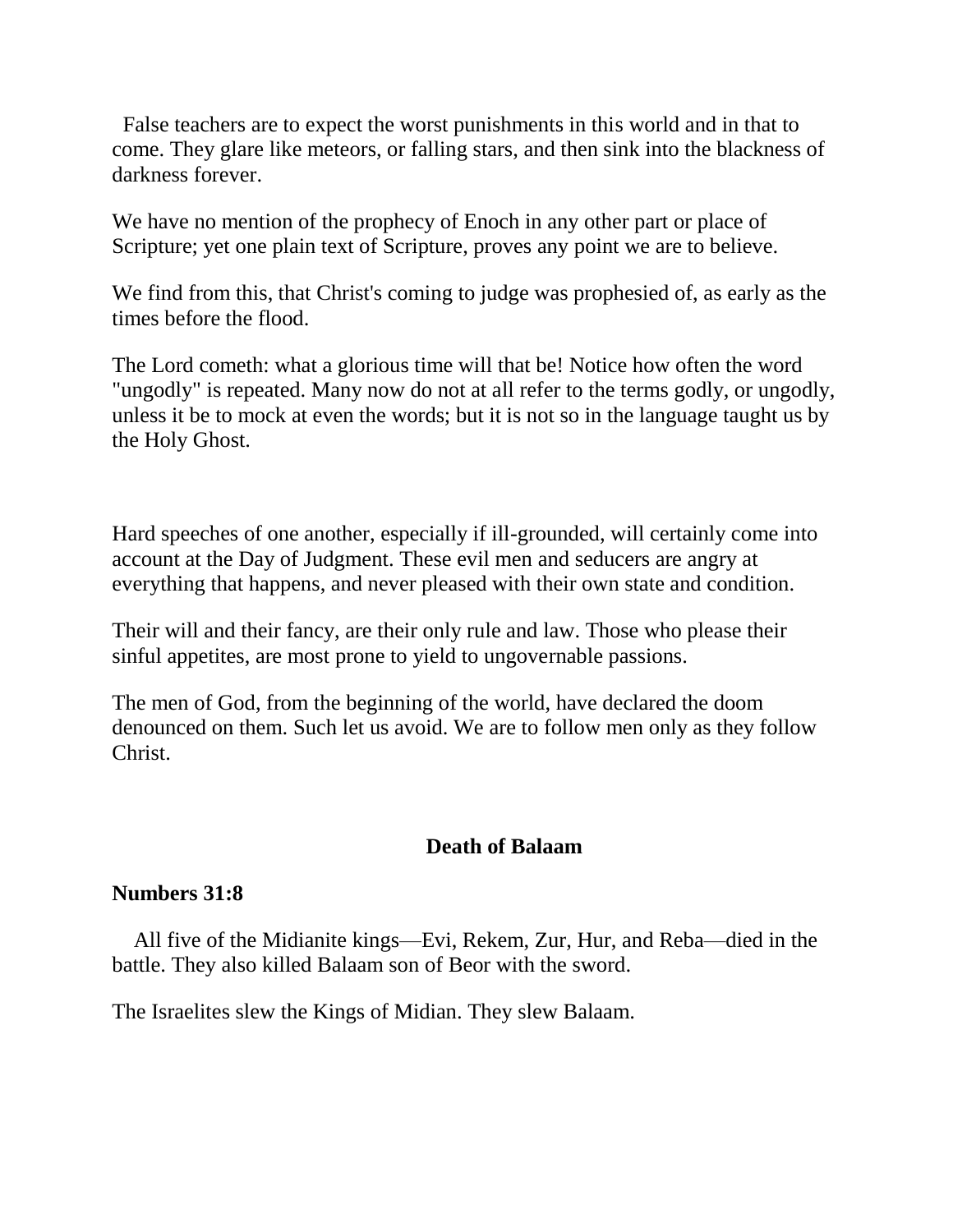God's overruling providence brought him thither, and their just vengeance found him. Had he himself rightly believed what he had said of the happy state of Israel, he would not have thus herded with the enemies of Israel.

The Midianites' wicked wiles were Balaam's projects: it was just that he should perish with them, [Hos 4:5.](http://www.crossbooks.com/verse.asp?ref=Hos+4%3A5)

They took the women and children captives. They burnt their cities and castles, and returned to the camp.

God promise that he would make the Israelites masters of all the countries yet unsubdued, through Joshua was old, and not able to do it; old, and not likely to live to see it done.

# **Life Application**

Eventually, each of us lives through the same process. Who and what we are will somehow come to the surface, destroying any masks we may have put on to cover up our real selves.

Efforts spent on keeping up appearances would be much better spent on finding the answer to sin in our lives. We can avoid Balaam's mistake by facing ourselves and realizing that God is willing to accept us, forgive us, and literally make us over from within.

Don't miss this great discovery that eluded Balaam.

# **Key Verse.**

# **2 Peter 2:15-16**

 They have wandered off the right road and followed the way of Balaam son of Beor, who loved to earn money by doing wrong. But Balaam was stopped from his mad course when his donkey rebuked him with a human voice.